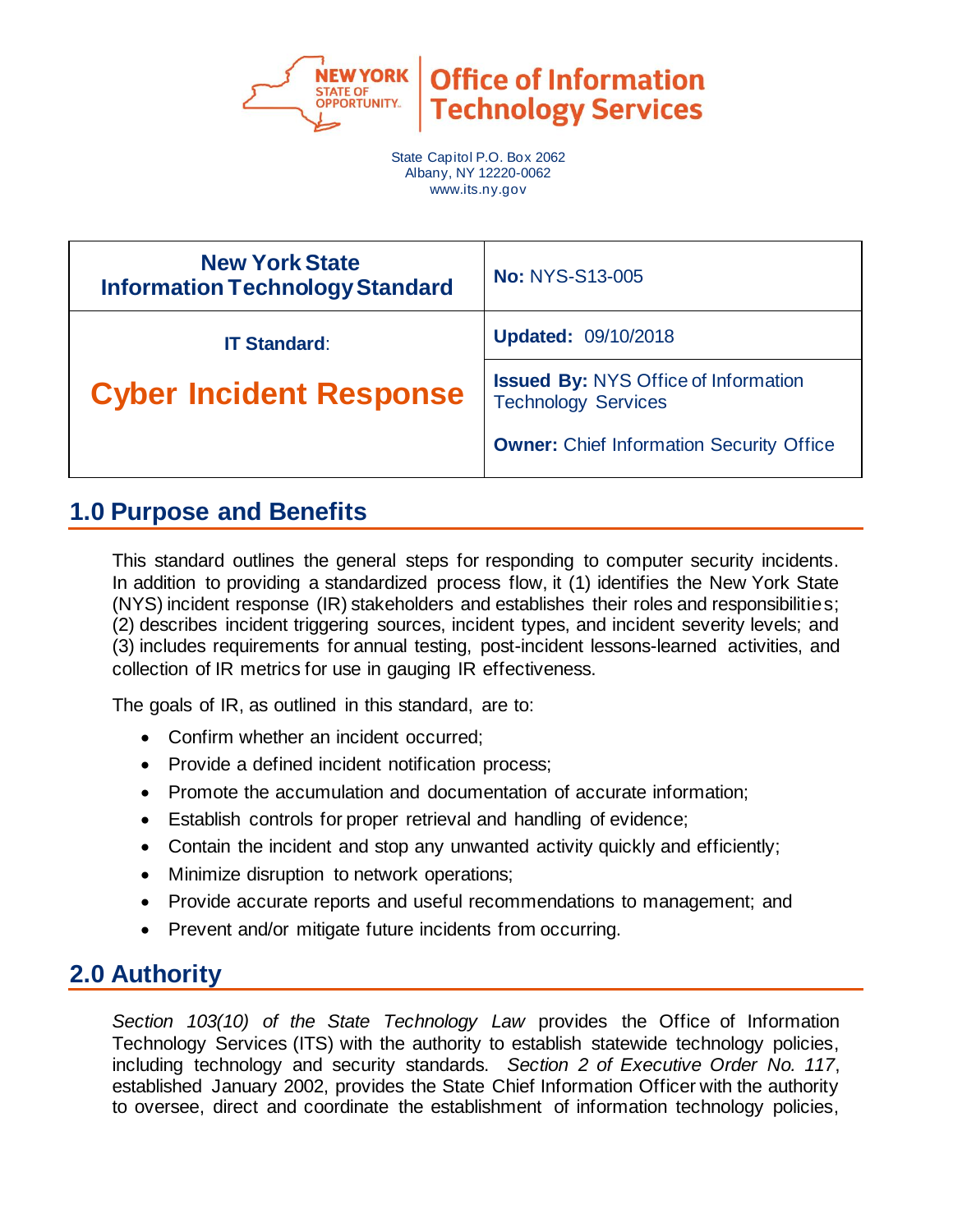protocols and standards for State government, including hardware, software, security and business re-engineering. Details regarding this authority can be found in NYS ITS Policy, *[NYS-P08-002 Authority to Establish State Enterprise Information Technology \(IT\) Policy,](https://its.ny.gov/document/authority-establish-state-enterprise-information-technology-it-policy-standards-and-guidelines)  [Standards and Guidelines](https://its.ny.gov/document/authority-establish-state-enterprise-information-technology-it-policy-standards-and-guidelines)*.

## **3.0 Scope**

This standard applies to all "State Entities" (SE), defined as "State Government" entities as defined in Executive Order 117, established January 2002, or "State Agencies" as defined in Section 101 of the State Technology Law. This includes employees and all third parties (such as local governments, consultants, vendors, and contractors) that use or access any IT resource for which the SE has administrative responsibility, including systems managed or hosted by third parties on behalf of the SE. While an SE may adopt a different standard, it must include the requirements set forth in this one.

## **4.0 Information Statement**

## **4.1 IR Stakeholder Roles and Responsibilities**

In order to respond effectively to a computer security incident, it is critical that all IR stakeholders fully understand not only their roles and responsibilities in the IR process, but also the roles and responsibilities of each IR stakeholder. This is necessary to (1) avoid duplication of effort; (2) minimize procedural gaps that may occur; and (3) ensure rapid response to computer security incidents.

NYS IR stakeholders include:

- 1. State Chief Information Security Officer (CISO) The State CISO, or his/her designee, provides for overall coordination of IR including the escalation of an incident. The State CISO leads the Chief Information Security Office (CISO) within the Office of Information Technology Services (ITS) which provides incident response services for NY State.
- 2. SE Leadership Provides mainly IR oversight, with their Information Security Officer (ISO) or designee, being the most 'hands-on' in terms of IR management activities.
- 3. CISO Cyber Command Center The Cyber Command Center serves as a central group for detection, analysis, tracking, response to and reporting of cyber threats and incidents. The Cyber Command Center responds to incidents by providing hands-on technical IR and will recommend steps for SE staff to remediate and mitigate such that it reduces the likelihood of future incidents.

In addition, the Cyber Command Center facilitates collaboration and information sharing with other entities that may be experiencing the same or similar incidents, to help resolve the problem more quickly than if done separately. The Cyber Command Center collects statewide information on the types of vulnerabilities that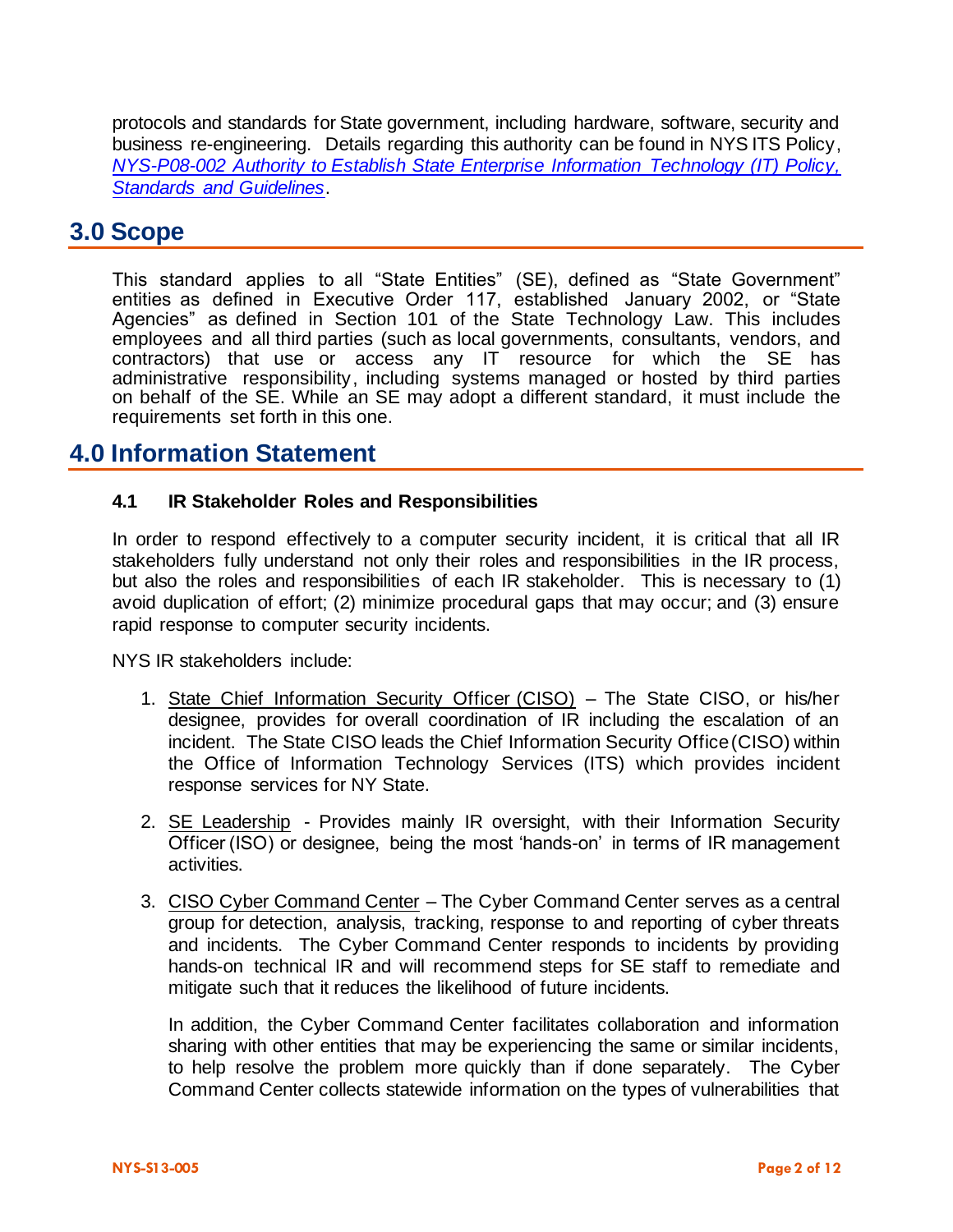are being exploited and the frequency of attacks and shares preventative information to help other SEs protect themselves from similar attacks.

- 4. First Responders SE IT staff, such as network managers, system administrators, and other technical personnel, will be called upon, as needed, to provide support and tactical response to the Cyber Command Center. All digital forensic analysis must be performed by, or under the direction of, the Cyber Command Center.
- 5. Agency Incident Response Teams SEs must have predefined teams at the ready which include, at minimum, Executive Management, Legal and the Public Information Officer. In some cases, Human Resources and Labor Relations may become involved.
- 6. External Entities In consultation with the Cyber Command Center, external entities may conduct hands-on IR activities, such as investigative response activities, or may provide guidance. For example, a security solutions vendor may provide assistance on security appliance settings. External entities include vendors, service providers, or law enforcement including, but not limited to:
	- New York State Intelligence Center (NYSIC)
	- Multi-State Information Sharing and Analysis Center (MS-ISAC)
	- New York State Police
	- Federal Bureau of Investigation (FBI)
	- Internet Service Providers
	- Security Solutions Vendors
	- Data Holder Vendors

## **4.2 IR Process Flow**

This IR process flow covers how to respond to specific situations for IR stakeholders to ensure an effective and efficient response. The focus of the NYS IR process is to eradicate the problem as quickly as possible, while gathering actionable intelligence, to restore business functions, improve detection, and prevent reoccurrence. NYS has adopted a six step IR process flow as depicted below1:



<sup>1</sup>Based on the SANS Institute Incident Handling Step-by-Step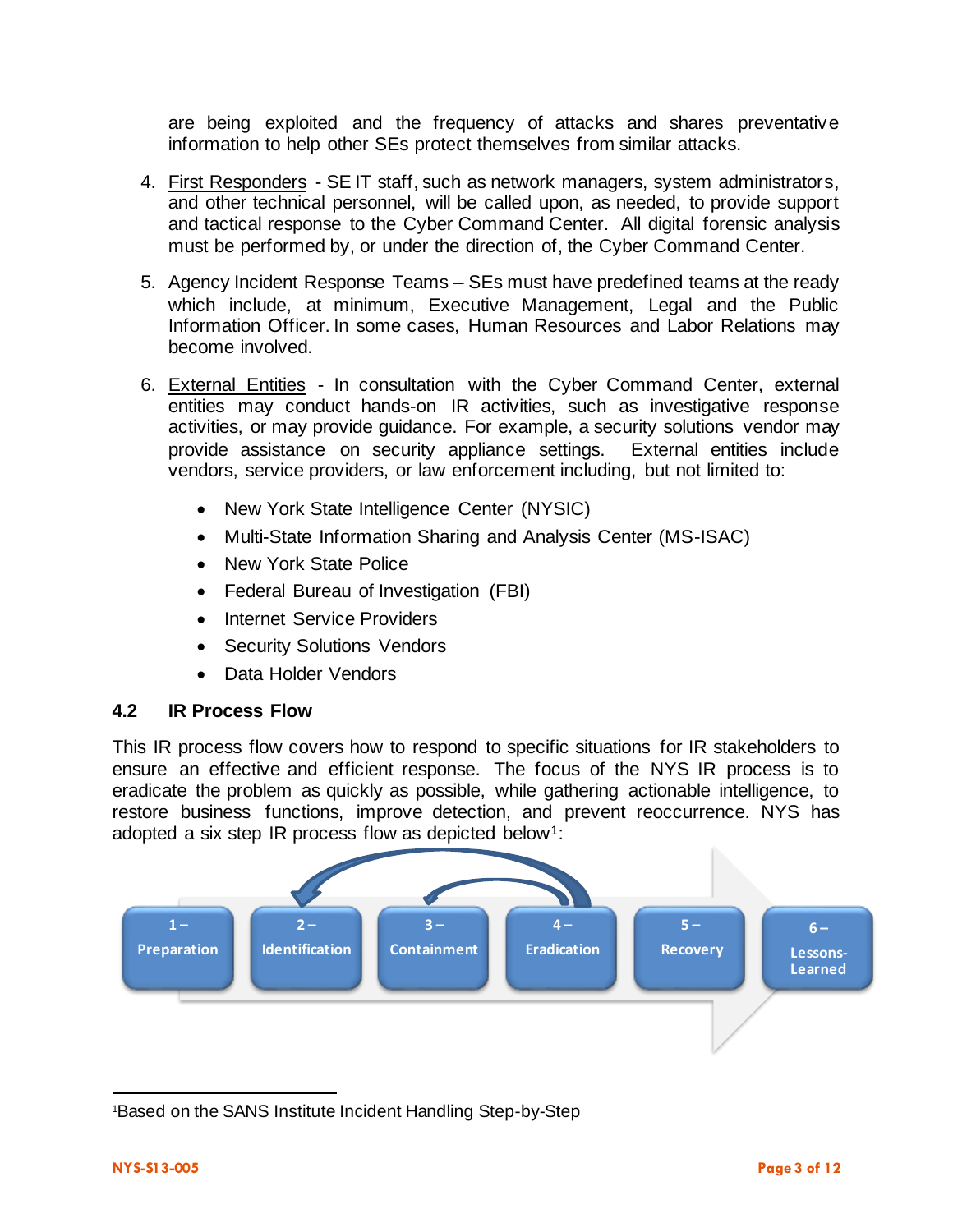## **Step 1: Preparation**

Proper planning and preparation for an incident before it occurs ensures a more effective and efficient IR process. Activities associated with this step, include establishing IR teams; updating IR tools, policies/procedures, and forms/checklists; and ensuring IR communication procedures and IR stakeholder contact lists are accurate and up-to-date. SEs must have a defined and up to date Contact List and establish multiple communication channels with all entities and individuals on the IR Contact List.

SE's must assign responsibility for a central point of contact to coordinate identification and reporting up to the CISO. Typically this is performed by the SE's designated security representative. As per NYS Information Security Policy, all employees are required to report suspected information security incidents or weaknesses to the appropriate manager and designated security representative.

The Cyber Command Center will establish standard operating procedures (SOPs) for IR to reflect industry standards and best practice. These SOPs will be followed during incident response. Any exception must be documented. The Cyber Command Center must routinely vet and validate the tools and techniques used for IR. In order to operate efficiently and effectively, the IR process must be regularly tested. This must occur at least annually. This testing can be accomplished with mock incident training or tabletop exercises using realistic scenarios to provide a high-level outline and systematic walkthrough of the IR process and, to the extent possible, must include all IR stakeholders. These training scenarios must include specific 'discussion points' that represent key learning opportunities, and incorporate lessons-learned, which can then be integrated into the IR process as part of its review.

### **Step 2: Identification**

Identification involves review of anomalies to determine whether or not an incident has occurred, and, if one has occurred, determining the nature of the incident. Identification begins with an event, an anomaly that has been reported or noticed in a system or network. Detection can be accomplished through technical sources (e.g., operations staff, anti-virus software), non-technical sources (e.g., user security awareness and reporting), or both.

It is important to recognize that not every network or system event will be a security incident. A first responder must be assigned to determine if there is an incident, categorize the incident and escalate as necessary. Typically, this will be the SE designated security representative.

To be effective in IR, incidents must be classified, and escalated as soon as possible to the proper IR stakeholders to promote collaboration and information sharing. Incident classification requires the use of established incident categories together with an incident severity matrix as a means for prioritizing incidents and determining appropriate IR activities.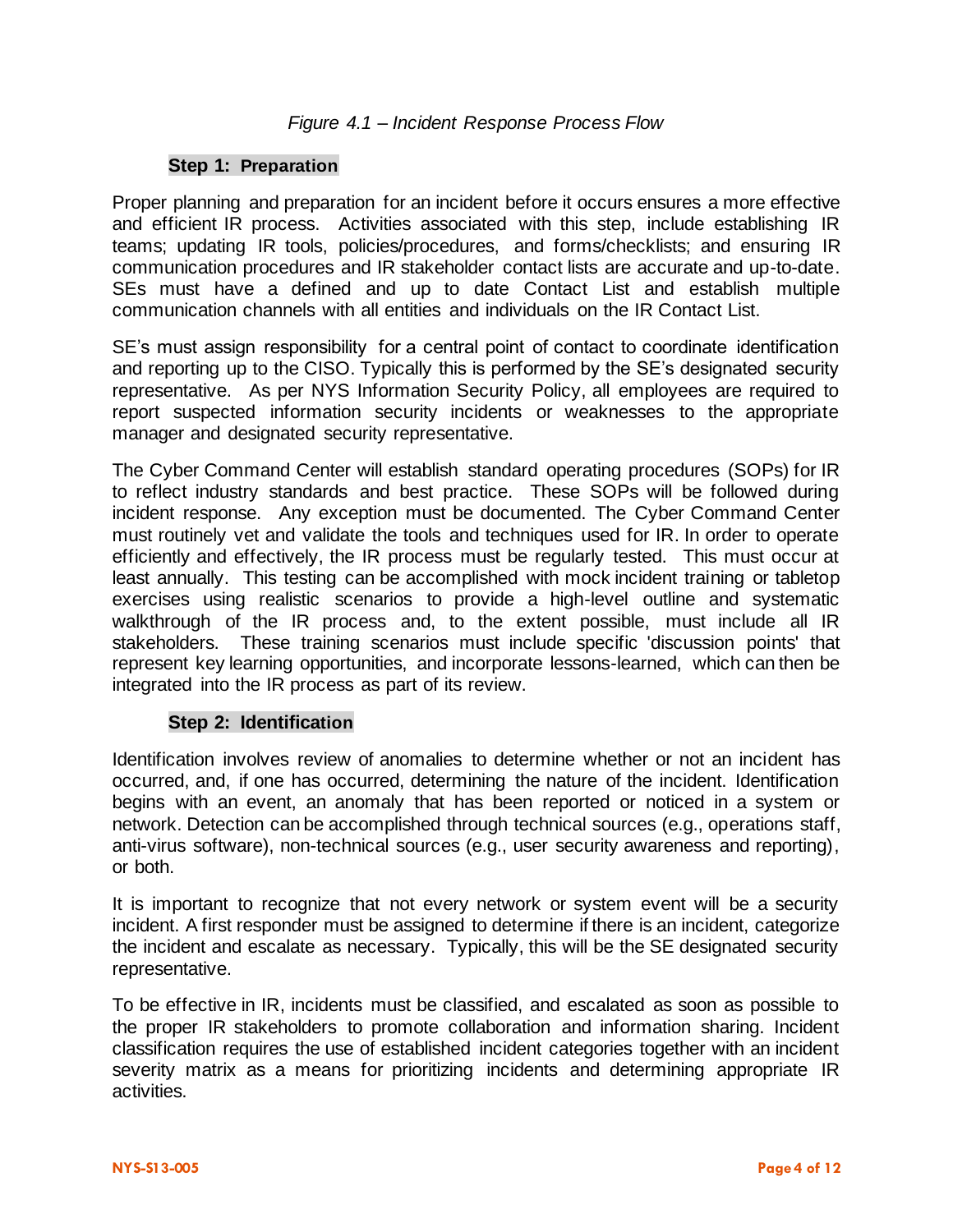## Incident Categories

It is important to categorize common incidents experienced throughout the enterprise. By doing so, IR stakeholders can better focus their IR activities. It should be noted that incidents can have more than one category and categorization may change as the investigation unfolds. NYS has adopted the six (6) US-CERT<sup>2</sup> incident categories as follows:

| <b>Incident Categories</b> |                                                    |                                                                                                                                                                                                                                                                                                                                                                                                                                                |
|----------------------------|----------------------------------------------------|------------------------------------------------------------------------------------------------------------------------------------------------------------------------------------------------------------------------------------------------------------------------------------------------------------------------------------------------------------------------------------------------------------------------------------------------|
| Category                   | <b>Name</b>                                        | <b>Description</b>                                                                                                                                                                                                                                                                                                                                                                                                                             |
| $\overline{0}$             | Exercise /<br><b>Network</b><br>Defense<br>Testing | Used during state, federal, international exercises and<br>approved activity testing of internal/external network<br>defenses or responses.                                                                                                                                                                                                                                                                                                    |
| 1                          | Unauthorized<br>Access                             | An individual gains logical or physical access without<br>permission to a NYS or local government network,<br>system, application, data, or other resource.                                                                                                                                                                                                                                                                                    |
| $\overline{2}$             | Denial of<br>Service                               | An attack that successfully prevents or impairs the<br>normal authorized functionality of networks, systems, or<br>applications by exhausting resources. This activity<br>includes being the victim of or participating in the Denial<br>of Service (DoS).                                                                                                                                                                                     |
| 3                          | <b>Malicious</b><br>Code                           | Successful installation of malicious software (e.g., virus,<br>worm, Trojan horse, or other code-based malicious<br>entity) that infects an operating system or application.                                                                                                                                                                                                                                                                   |
| $\overline{4}$             | Improper<br>Usage                                  | A person who knowingly or unknowingly violates<br>acceptable computing use policies.                                                                                                                                                                                                                                                                                                                                                           |
| 5                          | Scans /<br>Probes /<br>Attempted<br><b>Access</b>  | Includes any activity that seeks to access or identify a<br>NYS or local government computer, open ports,<br>protocols, service, or any combination for later exploit.<br>This activity does not directly result in a compromise or<br>denial of service. Unauthorized internal scans are<br>considered incidents. Most external scans are<br>considered to be routine, and on a case-by-case basis<br>may require response and investigation. |
| 6                          | Investigation                                      | Unconfirmed incidents that are potentially malicious or<br>anomalous activity deemed by the reporting entity to<br>warrant further review.                                                                                                                                                                                                                                                                                                     |

<sup>2</sup> http://www.us-cert.gov/government-users/reporting-requirements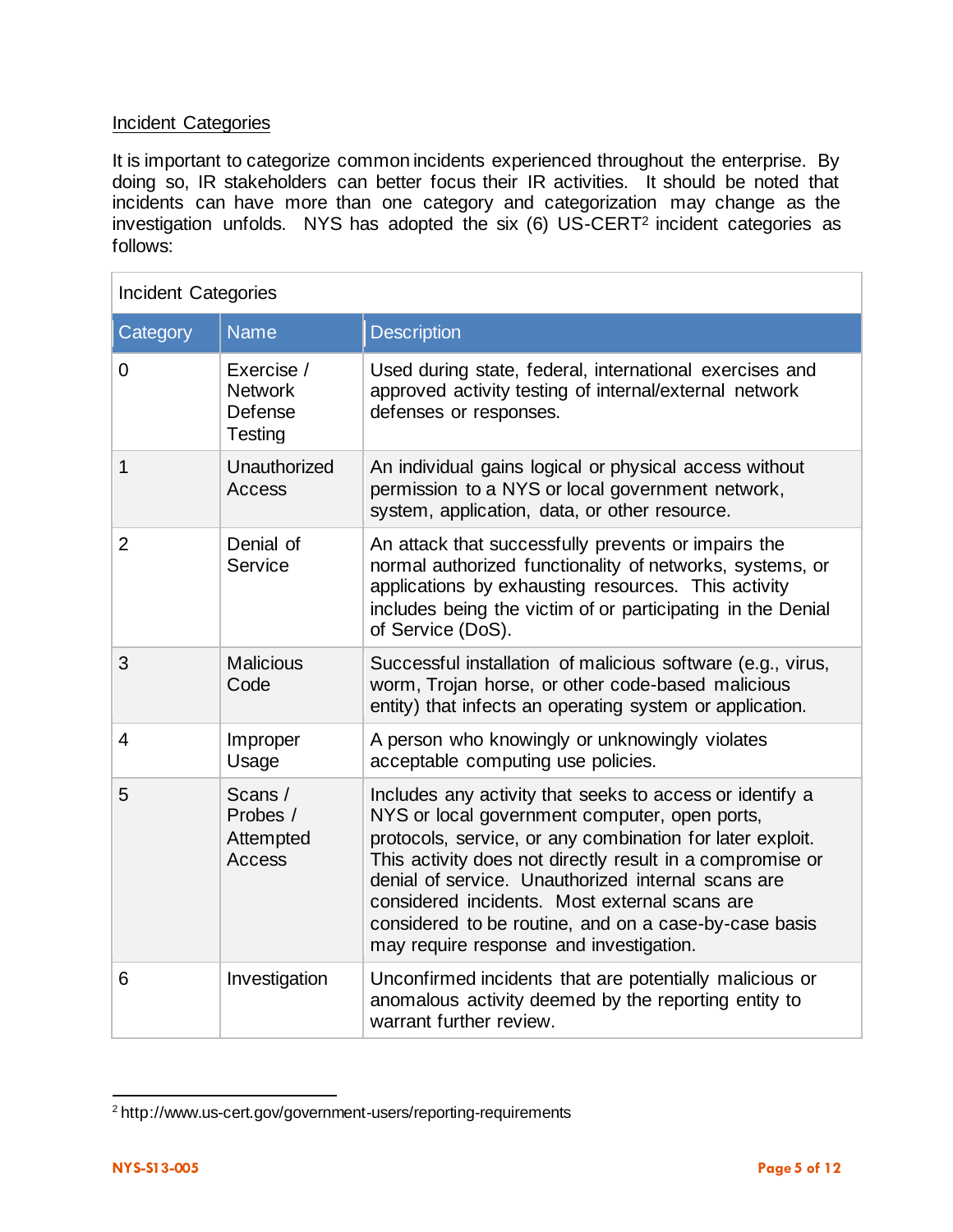## *Table 4.2 – Incident Categories*

## Incident Severity Matrix

All information security incidents should be categorized according to severity level to assist in determining the extent to which a formal IR is required. Severity levels are based on the perceived business impact of the incident. Severity levels may change as the investigation unfolds. General definitions and description of each severity level are as follows:

| <b>Incident Severity Matrix</b> |                                                                                                                    |                                                                                                                                             |
|---------------------------------|--------------------------------------------------------------------------------------------------------------------|---------------------------------------------------------------------------------------------------------------------------------------------|
| Level                           | <b>Definition</b>                                                                                                  | <b>Examples</b>                                                                                                                             |
| High                            | Incidents that have a<br>severe impact on<br>operations                                                            | Compromise of sensitive data<br>Widespread malcode attack<br>Unauthorized access to critical systems<br>DoS affecting the entire enterprise |
| <b>Medium</b>                   | Incidents that have a<br>significant impact, or the<br>potential to have a severe<br>impact, on operations         | Small-scale DoS attack<br>Website compromises<br>Unauthorized access (brute force attacks<br>against FTP, ssh, and other protocols)         |
| Low                             | Incidents that have a<br>minimal impact with the<br>potential for significant or<br>severe impact on<br>operations | Network probes or system scans<br>Isolated virus infections<br>Acceptable use violations                                                    |

*Table 4.3 – Incident Severity Matrix*

### Escalation Procedures

During an incident, clear and effective communication is critical. As such, an escalation procedure should address all lines of communication in the event an incident occurs. This includes not only internal communication but external communications as well. Communication should flow through all involved IR stakeholders so that everyone has the necessary information to act and carry out their responsibilities in a timely manner. Notification must be made as soon as possible but should not delay an SE from taking appropriate actions to isolate and contain damage.

Each SE must have an IR escalation procedure that consists of (1) an escalation matrix, (2) an up-to-date contact list with alternate contacts, and (3) multiple communications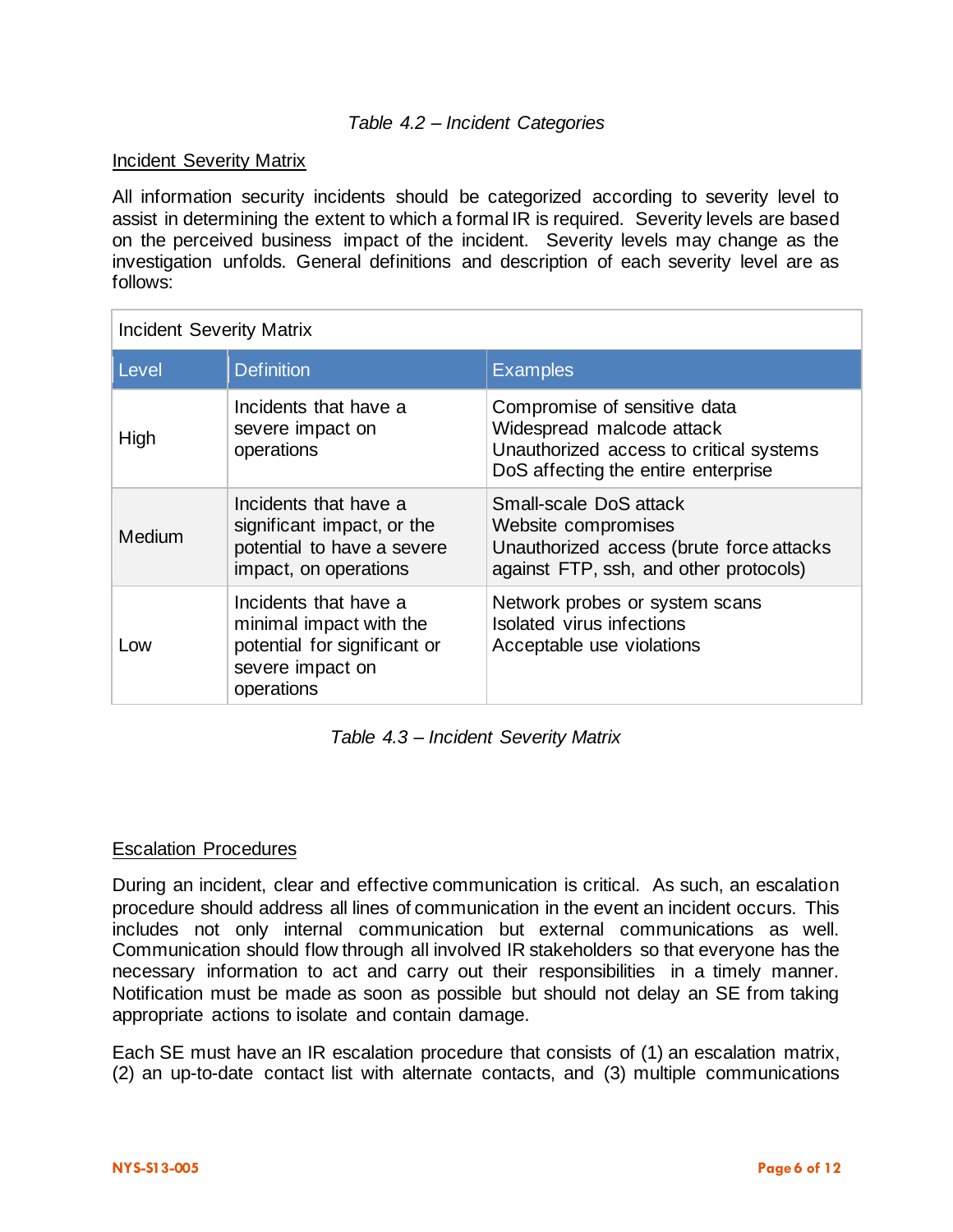channels, all in an effort to ensure appropriate and accurate information is disseminated quickly to the appropriate IR stakeholders.

### Incident Scoping

Initial scoping is provided by the SE and includes:

- Identifying potential targets (e.g., known compromised systems, likely affected systems, key systems);
- Defining external touch points (e.g., Internet, wireless, 3rd party, remote access connections);
- Prioritizing likely scenarios (e.g., internal vs., external threat, targeted attack vs., target of opportunity); and
- Visualizing in-scope environment (e.g., network diagram, data flow).

Considerations for incident scoping activities are as follows:

- Relying on relevant and verified evidence sources;
- Reducing false positives and volume of data;
- Avoiding excessive scope and 'scope creep'; and
- Realizing operational and resource limitations may affect scope.

As additional incident-related information develops during the IR process and as additional stakeholders become involved, an incident typically requires re-scoping.

#### Incident Tracking & Reporting

A secure centralized tracking system, that can accommodate 'need to know' access, leads to a more efficient and systematic IR effort, as well as provides an audit trail should the efforts lead to legal prosecution of the threat.

At a minimum, documentation of the incident must contain the following information:

- Date / time the incident was reported
- Type of Incident
- Reporting source of incident
- Summary of the incident
- Current status of the incident
- All actions taken concerning the incident
- Contact information for all involved parties
- Evidence gathered during incident investigation
- Relevant comments from IR team members
- Proposed next steps to be taken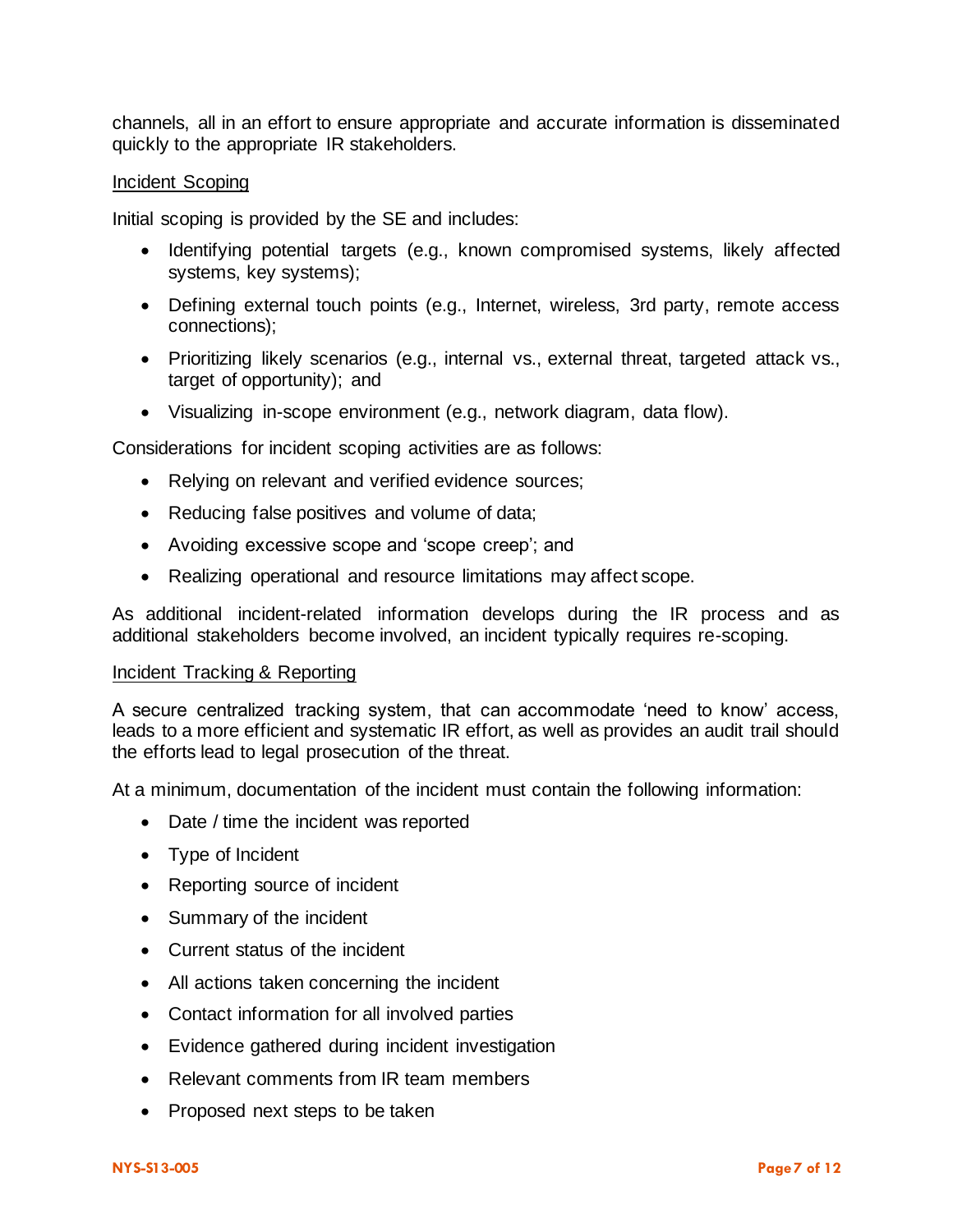## **Step 3: Containment**

This step focuses on containing the threat to minimize damage. It is during this step that information is collected to determine how the attack took place. All affected systems within the enterprise should be identified so that containment (and eradication and recovery) is effective and complete.

Incident containment involves 'stopping the bleeding' and preventing the incident from spreading. Containment can be accomplished by isolating infected systems, blocking suspicious network activity, and disabling services among other actions. Containment varies for each incident depending on the severity and risk of continuing operations. SE<br>leadership makes decisions regarding containment measures based on leadership makes decisions regarding containment measures based on recommendations from the CISO.

### **Step 4: Eradication**

Eradication involves removing elements of the threat from the enterprise network. Specific eradication measures depend on the type of incident, number of systems involved, and the types of operating systems and applications involved. Typical eradication measures include reimaging infected systems and enhanced monitoring of system activity.

Analysis of information collected is an iterative process and occurs/reoccurs during both the containment and eradication phases.

### **Step 5: Recovery**

Once the root cause of an incident has been eradicated, the recovery phase can begin. The goals of this step are to: (1) remediate any vulnerabilities contributing to the incident (and thus prevent future incidents) and (2) recover by restoring operations to normal. A phased approach is often used to return systems to normal operation, harden them to prevent similar future incidents and heighten monitoring for an appropriate period of time. Typical recovery activities include rebuilding systems from trusted images/gold standards, restoring systems from clean backups and replacing compromised files with clean versions.

Care must be taken to ensure that files restored from backup do not reintroduce malicious code or vulnerabilities from the incident and that the system is clean and secure before returning to production use. Once recovery has been completed, the IR lead must validate/certify that the incident has been resolved.

#### **Step 6: Lessons Learned**

An IR process is only as good as the ability to execute it successfully. Lessons learned can be the results of actual IR activities or IR capability testing, and these results should be used to improve the IR process by identifying systemic weaknesses and deficiencies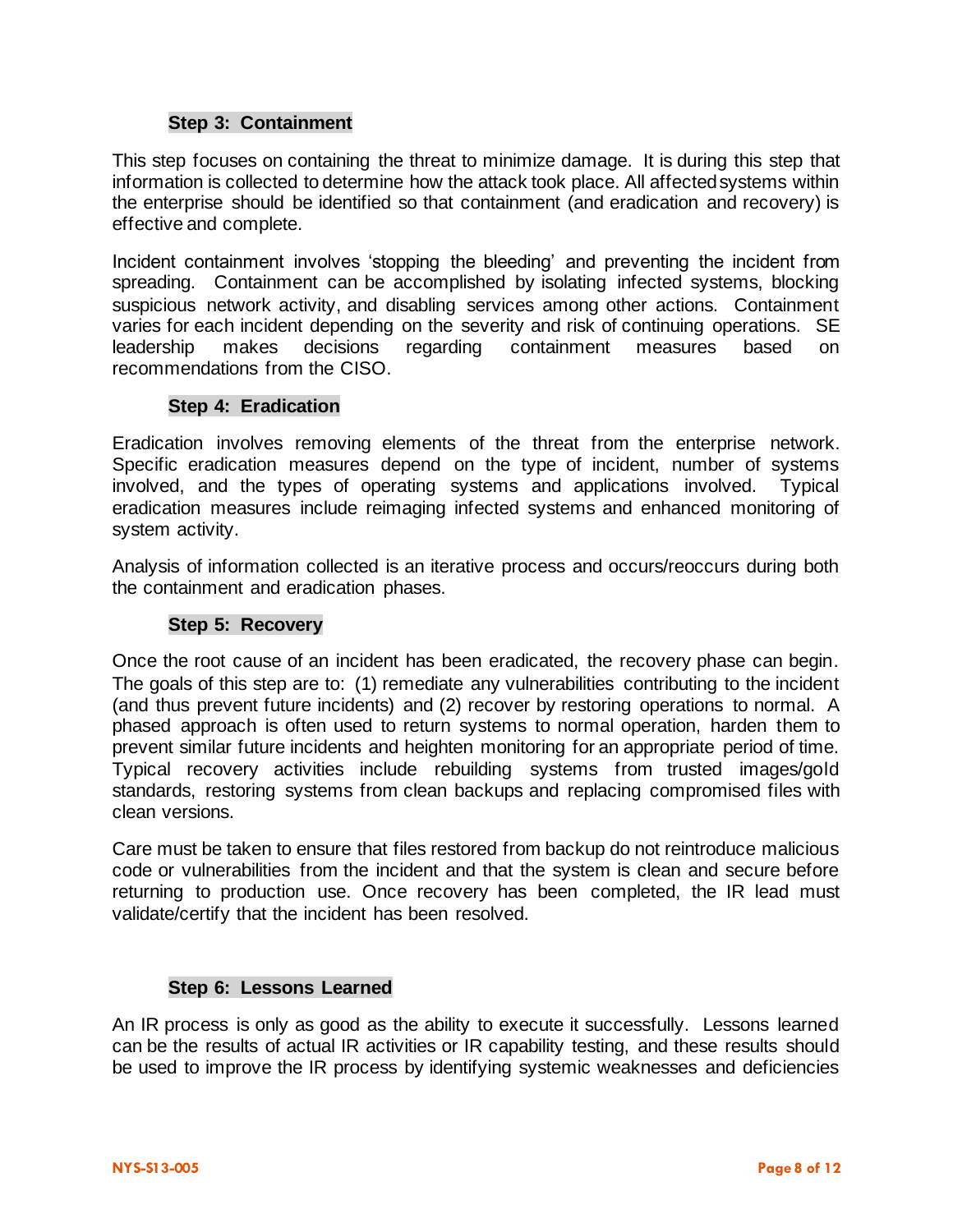and taking steps to improve on these. It is important that this take place relatively soon after the incident is closed.

Lessons learned, or post mortem, discussions provide (1) a record of steps taken to respond to an attack, (2) investigative results into determining the root cause of the attack, (3) potential improvements to make, such as IR stakeholder training and certifications, process and procedural updates, and technical modifications. Knowledge gained can be used in an effort to prevent and/or mitigate future incidents in the form of proactive services. This may include testing the IR process, conducting vulnerability assessments, providing computer security training, reviewing security policies and procedures, and disseminating cyber security reminders.

Both incident reports and the results of these lesson-learned discussions will be placed into a database for future use and shared with all IR stakeholders for situational awareness and professional development.

## **4.3 Incident Response Metrics**

IR metrics must be compiled for each incident and reported to the CISO for enterprise situational awareness when possible and practical.

These metrics allow IR stakeholders (1) to measure IR effectiveness (and reveal potential gaps) over time; (2) identify trends in terms of threat activities and in doing so; (3) to provide justification for additional resources, to include additional personnel, training, and tools.

| <b>IR Metrics</b> |                                              |                                                                                                                                                                                                       |
|-------------------|----------------------------------------------|-------------------------------------------------------------------------------------------------------------------------------------------------------------------------------------------------------|
| Category          | <b>Measurement</b>                           | <b>Description</b>                                                                                                                                                                                    |
| <b>Incidents</b>  | # Total Incidents / Year                     | Total amount of incidents responded to<br>per year                                                                                                                                                    |
|                   | # Incidents by Type / Year                   | Total number of incidents by category<br>responded to per year                                                                                                                                        |
| Time              | # Personnel Hours /<br>Incident              | Total amount of labor spent resolving<br>incident                                                                                                                                                     |
|                   | # Days / Incident                            | Total amount of days spent resolving<br>incident                                                                                                                                                      |
|                   | # System Down-Time<br>Hours / Incident       | Total hours of system down-time until<br>incident resolved                                                                                                                                            |
| Cost              | <b>Estimated Monetary Cost</b><br>/ Incident | Total estimated monetary cost per<br>incident, to include containment,<br>eradication, and recovery, as well as<br>collection & analysis activities (this may<br>include labor costs, external entity |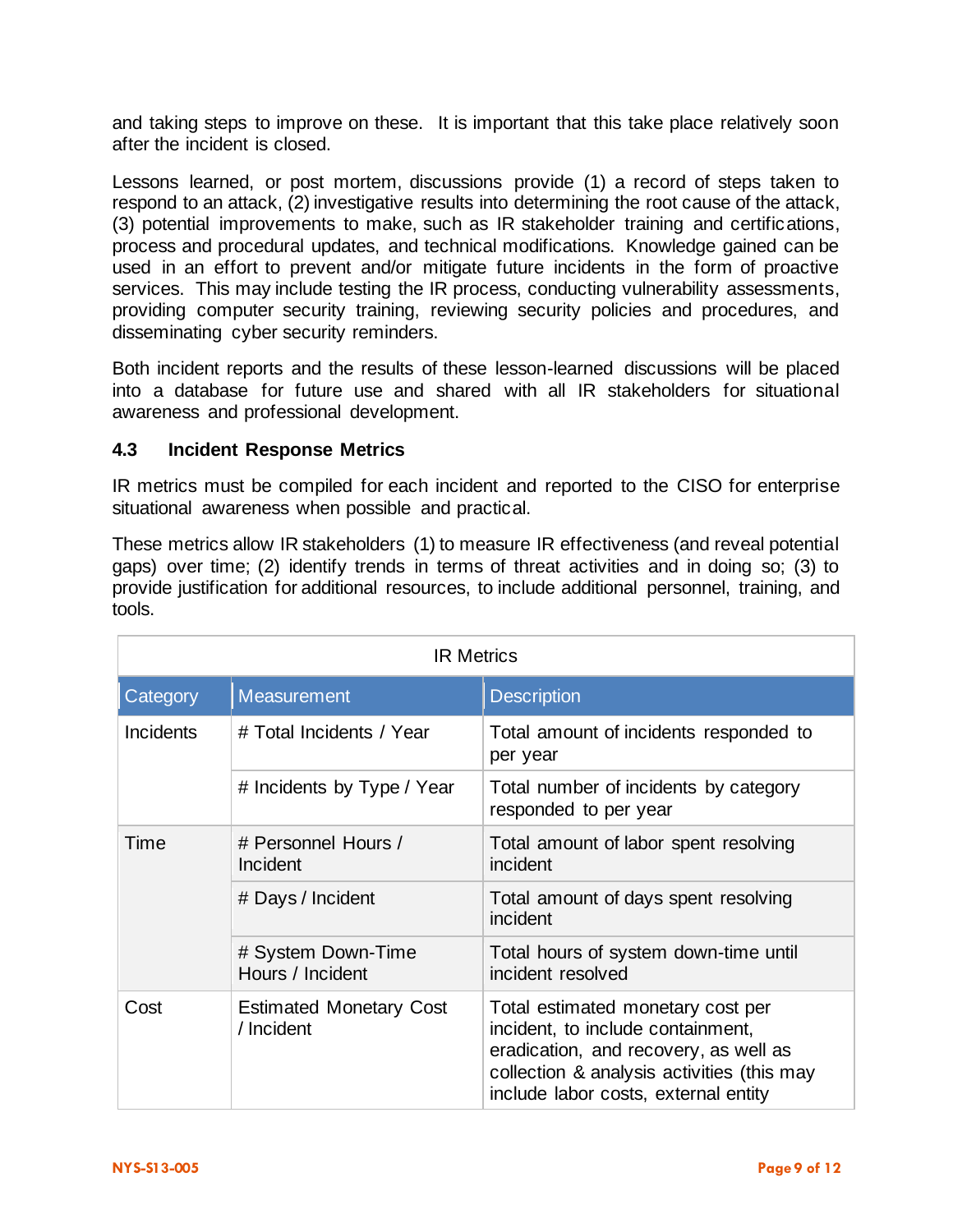| <b>IR Metrics</b> |                                                    |                                                                                   |  |
|-------------------|----------------------------------------------------|-----------------------------------------------------------------------------------|--|
| Category          | <b>Measurement</b><br><b>Description</b>           |                                                                                   |  |
|                   |                                                    | assistance, tool procurements, travel,<br>$etc.$ )                                |  |
| Damage            | # Systems Affected/<br>Incident                    | Total number of systems affected per<br>incident                                  |  |
|                   | # Records Compromised /<br>Incident                | Total number of records compromised<br>per incident                               |  |
| <b>Forensics</b>  | # Total Forensics<br>Leveraged Incidents /<br>Year | Total number of incidents requiring<br>forensics (collection & analysis) per year |  |
|                   | # System Images<br>Analyzed / Incident             | Total number of system images<br>analyzed per incident                            |  |
|                   | # System Memory Dumps<br>Examined / Incident       | Total number of system physical<br>memory dumps examined per incident             |  |

## *Table 4.4 – Incident Response Metrics*

## **5.0 Compliance**

This standard shall take effect upon publication. Compliance is expected with all enterprise policies and standards. ITS may amend its policies and standards at any time; compliance with amended policies and standards is expected.

If compliance with this standard is not feasible or technically possible, or if deviation from this policy is necessary to support a business function, State Entities shall request an exception through the Chief Information Security Offic[e exception process.](http://www.its.ny.gov/document/information-security-exception-policy)

## **6.0 Definitions of Key Terms**

Except for terms defined in this policy, all terms shall have the meanings found in [http://www.its.ny.gov/glossary.](http://www.its.ny.gov/glossary)

| ∣Term        | <b>Definition</b>                                                                                    |
|--------------|------------------------------------------------------------------------------------------------------|
| <b>Event</b> | <b>Computer Security</b> $ $ An anomaly that has been reported or noticed in a system or<br>network. |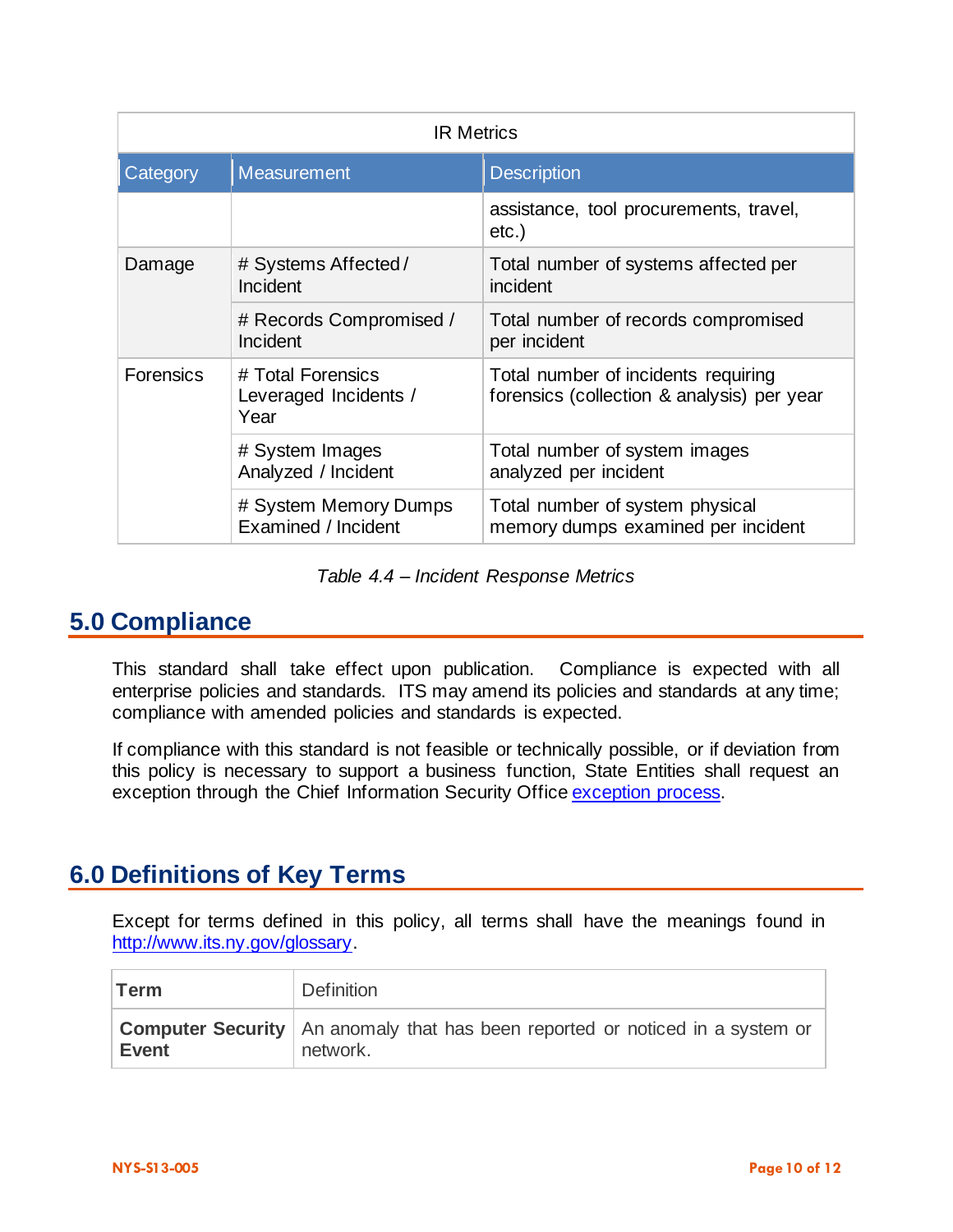| <b>Computer Security</b><br><b>Incident</b> | A violation or imminent threat of violation of computer security<br>policies, acceptable use policies, or standard security<br>practices. A computer security incident is also defined as any<br>event that adversely affects the confidentiality, integrity, or<br>availability of system and its data. |
|---------------------------------------------|----------------------------------------------------------------------------------------------------------------------------------------------------------------------------------------------------------------------------------------------------------------------------------------------------------|
| <b>Computer Network</b><br>Defense (CND)    | Using defensive measures in order to protect information,<br>information systems, and networks from threats.                                                                                                                                                                                             |
| <b>Electronic</b><br><b>Evidence</b>        | Electronic evidence as defined by the US DOJ Electronic<br>Crime Scene Investigation is information and data of<br>investigative value that is stored on or transmitted by an<br>electronic device.                                                                                                      |
| Incident Response                           | The manual and automated procedures used to respond to<br>reported network intrusions (real or suspected); network<br>failures and errors; and other undesirable events.                                                                                                                                 |
| Incident Response<br><b>Stakeholders</b>    | IR Stakeholders are any individuals – technical or non-<br>technical, directly responding to or overseeing IR activities.                                                                                                                                                                                |

## **7.0 Contact Information**

Submit all inquiries and requests for future enhancements to the policy owner at:

**Chief Information Security Office Reference: NYS-S13-005 NYS Office of Information Technology Services 1220 Washington Avenue, Building 5 Albany, NY 12242 Telephone: (518) 242-5200 Email: [EISO@its.ny.gov](mailto:EISO@its.ny.gov)**

Statewide technology policies, standards, and guidelines may be found at the following website: <http://www.its.ny.gov/tables/technologypolicyindex>

# **8.0 Revision History**

This standard shall be subject to periodic review to ensure relevancy.